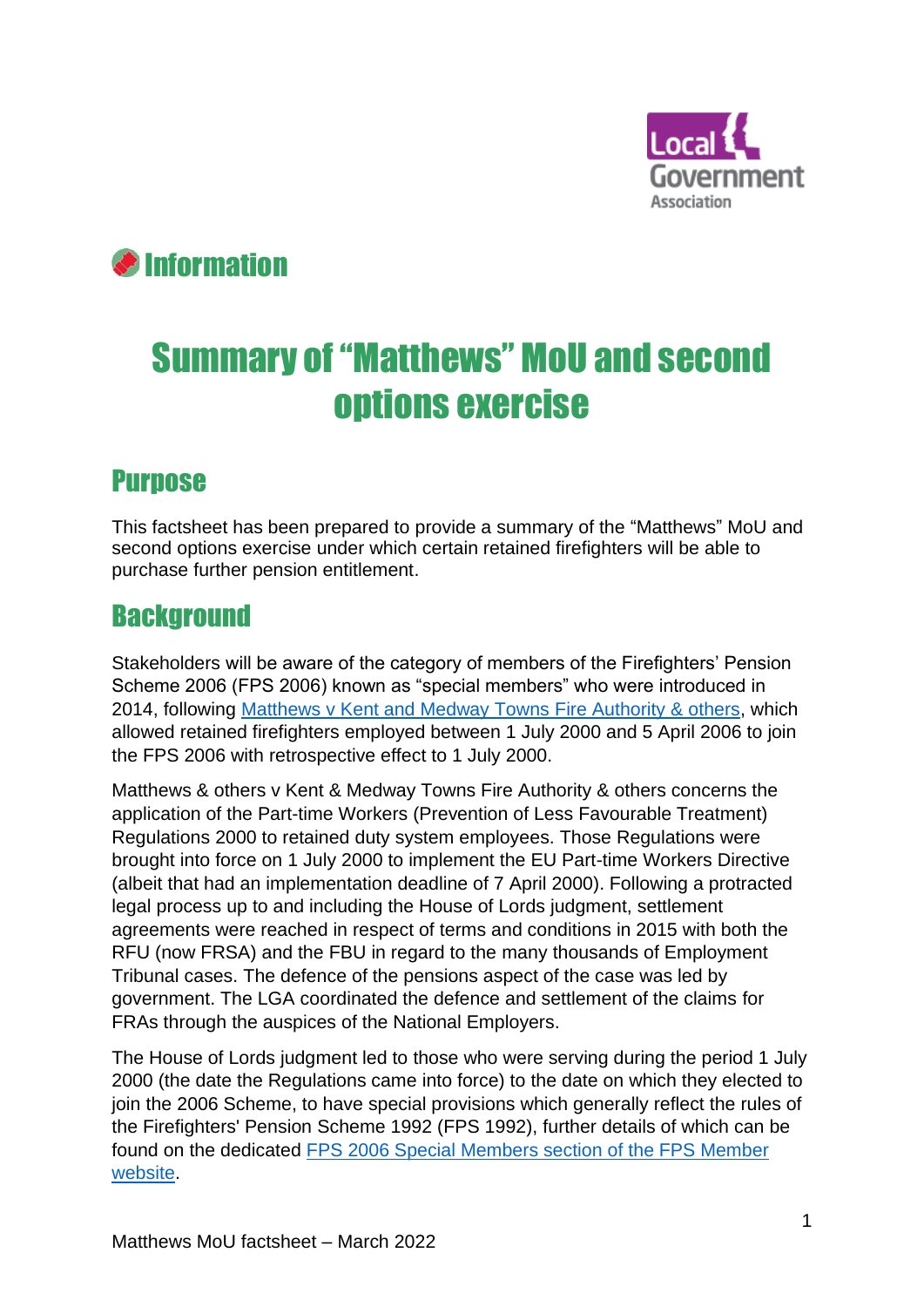A time-limited options exercise took place between 2014 and 2015 to allow eligible individuals to join the FPS. While the benefits awarded to special members largely mirrored the benefits under the FPS 1992, the FPS 2006 was amended as the FPS 1992 was closed.

More recently, work has again had to take place on the pensions aspect of this case, following the European Court of Justice's decision in [O'Brien v Ministry of Justice](https://www.bailii.org/eu/cases/EUECJ/2018/C43217.html) concerning fee paid judges in the Judicial Pension Scheme. The judgment held that remedy could extend back before the Part-time Workers Directive was required to be implemented on 7 April 2000. As a binding judgment, that finding applies across all such claims and therefore the UK Government recognised the right applies to retained firefighters' claims or potential claims.

After an extended period of negotiations on the scope and mechanics of the settlement, a [Memorandum of Understanding \(MoU\) was agreed by all parties on 9](https://www.fpsregs.org/images/RDS/RDS-Matthews-Memorandum-of-Understanding-9-March-2022.pdf)  [March 2022.](https://www.fpsregs.org/images/RDS/RDS-Matthews-Memorandum-of-Understanding-9-March-2022.pdf) Negotiations were again led by government given the issues were solely around the pension aspect of the case. The role of the LGA within the negotiations was to endeavour to mitigate potential issues that could cause problems for FRAs, as far as it was possible to do so.

Remedy for retained firefighters affected by the O'Brien judgment will be provided by way of a second options exercise allowing in-scope individuals the opportunity to purchase pension entitlement as a special member of the FPS 2006.

#### **Scope**

The following individuals are in scope for the second options exercise:

- 1. Retained firefighters employed on any date between 7 April 2000 and 30 June 2000 (inclusive);
- 2. Retained firefighters employed on any date between 7 April 2000 and 30 June 2000 (inclusive) as well as on any date between 1 July 2000 and 5 April 2006 (inclusive);
- 3. Retained firefighters employed on any date between 1 July 2000 and 5 April 2006 (inclusive) who were eligible to take part in the first options exercise **but were not given opportunity to do so**.

Retained firefighters employed on any date between 1 July 2000 and 5 April 2006 (inclusive) who were given opportunity to take part in the first options exercise but did not elect to do so within the statutory time limits are **not in scope for the second options exercise** (see below for more details).

In scope individuals do not need to have made an Employment Tribunal claim in order to be offered retrospective access to the FPS 2006.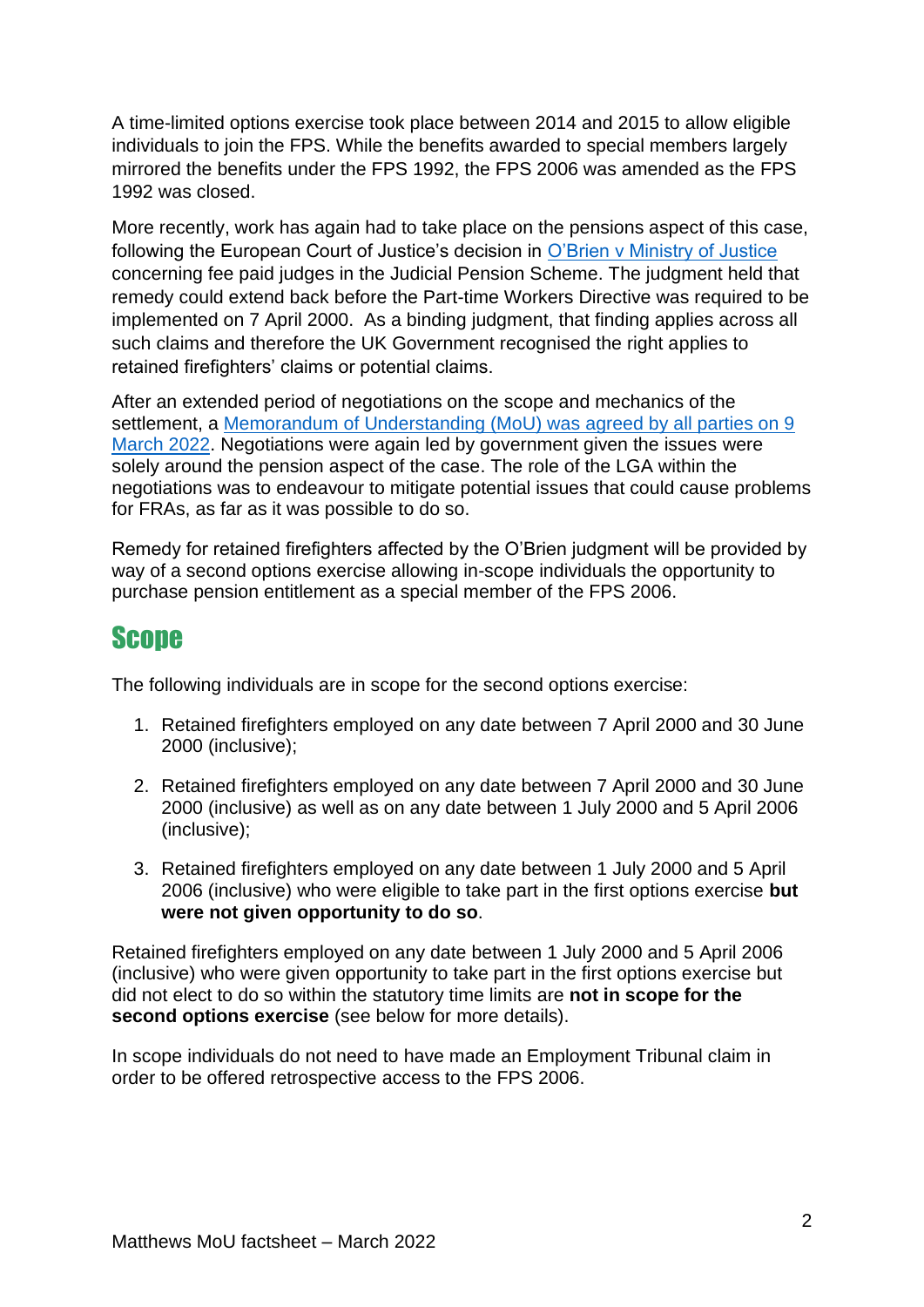# Entitlement

Retained firefighters in scope will be able to purchase pension entitlement as a special member for some or all of their service between 7 April 2000 and 5 April 2006, as well as any continuous service up to 7 April 2000 and/ or continuous service from 5 April 2006.

A retained firefighter transferring from one Fire and Rescue Authority (FRA) to another without a break in service will be treated as having continuous service with the second FRA.

#### Opportunity to take part in the first options exercise

A retained firefighter will be deemed to have been given opportunity to take part in the first options exercise where the FRA can evidence all of the following:

- Eligible individuals were notified within two months of 1 April 2014 that they may be entitled to join the FPS 2006 as a special member (Part 11, Rule  $5A(4)$ ;
- Applicants were provided with a statement of service and contributions within four months of their application being received [\(Part 11, Rule 5A\(13\)\)](https://www.legislation.gov.uk/uksi/2014/445/schedule/paragraph/10/made);
- On or before 31 May 2015, eligible individuals who received a notification under Part 11, Rule 5A(4) were provided with a statement of service and contributions if they had not already received one [\(Part 11, Rule 6C\(4\)\)](https://www.legislation.gov.uk/uksi/2015/590/schedule/2/paragraph/3/made); and
- Any election to pay mandatory special pension contributions took effect from the date that the election was received, and the individual became a special member [\(Part 11, Rule 6C\(5\)\(a\)\)](https://www.legislation.gov.uk/uksi/2015/590/schedule/2/paragraph/3/made).

Acceptable evidence will be either:

- File copies of the expression of interest letter and detailed offer letter (Annex A and B to the MoU) addressed to the relevant individual at their last known address; or
- A mail merge database including the name and last known address of the relevant individual created on a date before the letters were sent, together with templates of the letters.
- This includes emails and email addresses, where an individual consented in writing to receive communications by email.

Where there is a dispute between a retained firefighter and an FRA as to whether adequate opportunity to take part in the first options exercise was provided on the basis of the evidence produced, the matter shall be dealt with under the FRA's Internal Dispute Resolution Procedure (IDRP).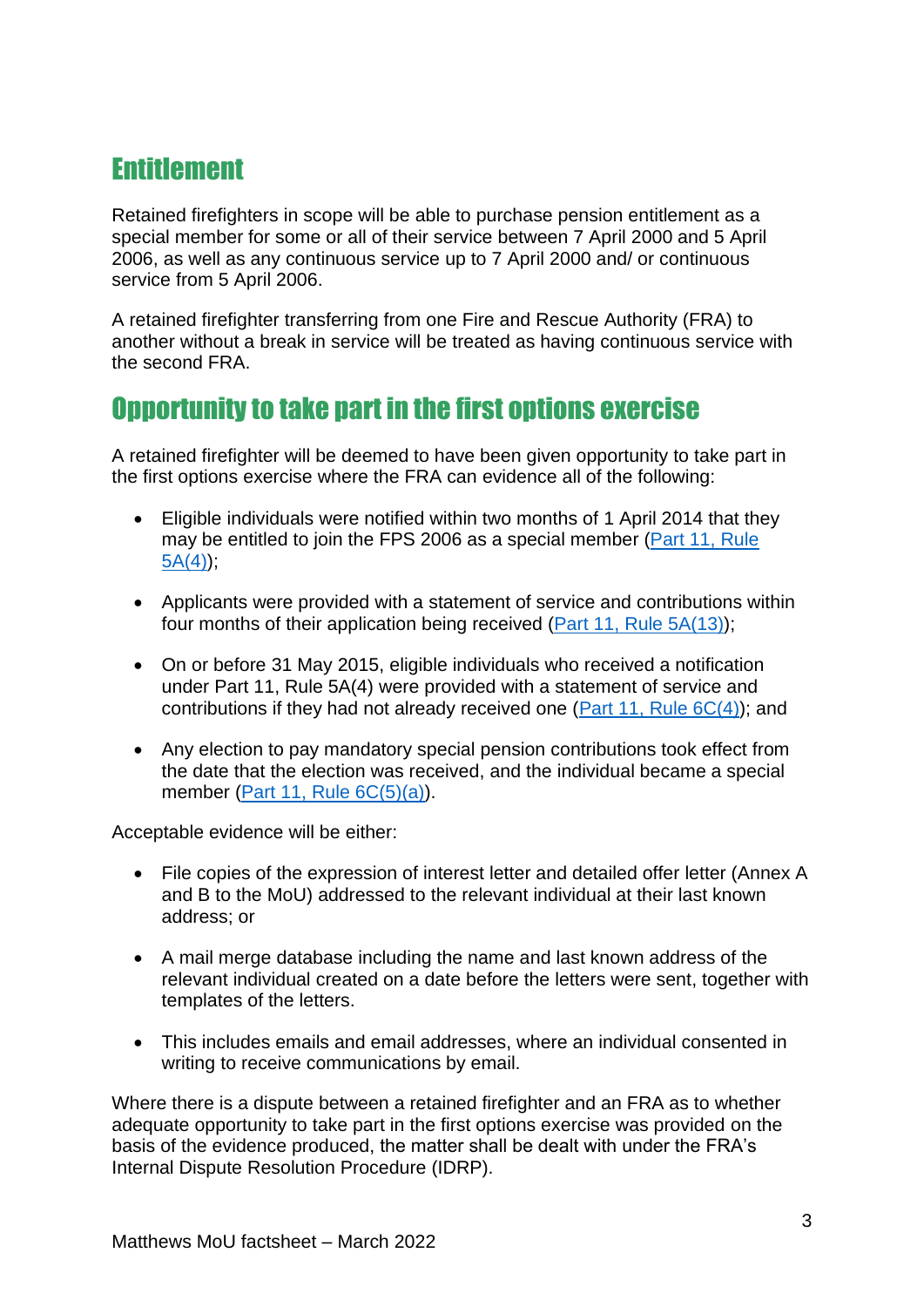If the dispute is not resolved through IDRP, the individual retains the ability to pursue the matter with the Pensions Ombudsman.

#### The second options exercise

The regulations to implement the second options exercise in England will be drafted by the Home Office and consulted on before they are laid before Parliament. The Home Office has a maximum period of 18 months to draft, consult, and introduce the necessary secondary legislation.

FRAs will be expected to start the second options exercise as soon as possible after the legislation comes into force. The exercise will run for a maximum period of 18 months after it begins.

Retained firefighters who elect to join the FPS 2006 under the second options exercise will be required to pay the relevant employee contributions, with interest applied<sup>1</sup>.

Retained firefighters who elect to join the FPS 2006 under the second options exercise as a special pensioner member will receive interest on their pension arrears.

Retained firefighters who elect to join the FPS 2006 under the second options exercise and who are unable to obtain tax relief on their contributions through selfassessment will have the cost of purchasing past service reduced accordingly, in line with guidance provided by GAD.

# **Aggregation**

A further issue arose around during negotiation of the MoU around an inability to aggregate periods of pensionable service in the FPS as a retained firefighter with periods of service as a wholetime firefighter ("aggregation"). This has been addressed by affected retained firefighters (or their representatives) having the ability to give written notification to the GLD (on behalf of the Home Office) and FRAs prior to the commencement of the second options exercise of:

- their identity; and
- details of the factual and legal basis of any aggregation claims

with a view to discussions for six months from the MoU date leading to a resolution of those claims. If agreed resolution of the aggregation issues is not reached by then those Claimants can pursue Tribunal claims to determine outstanding issues in relation to them.

FRAs are asked to identify any retained firefighters who have transferred from retained to wholetime employment and are potentially affected by aggregation, and notify the LGA of the number of these potentially affected retained firefighters.

<sup>1</sup> Employer contributions will be picked up through future valuations as a past service cost.